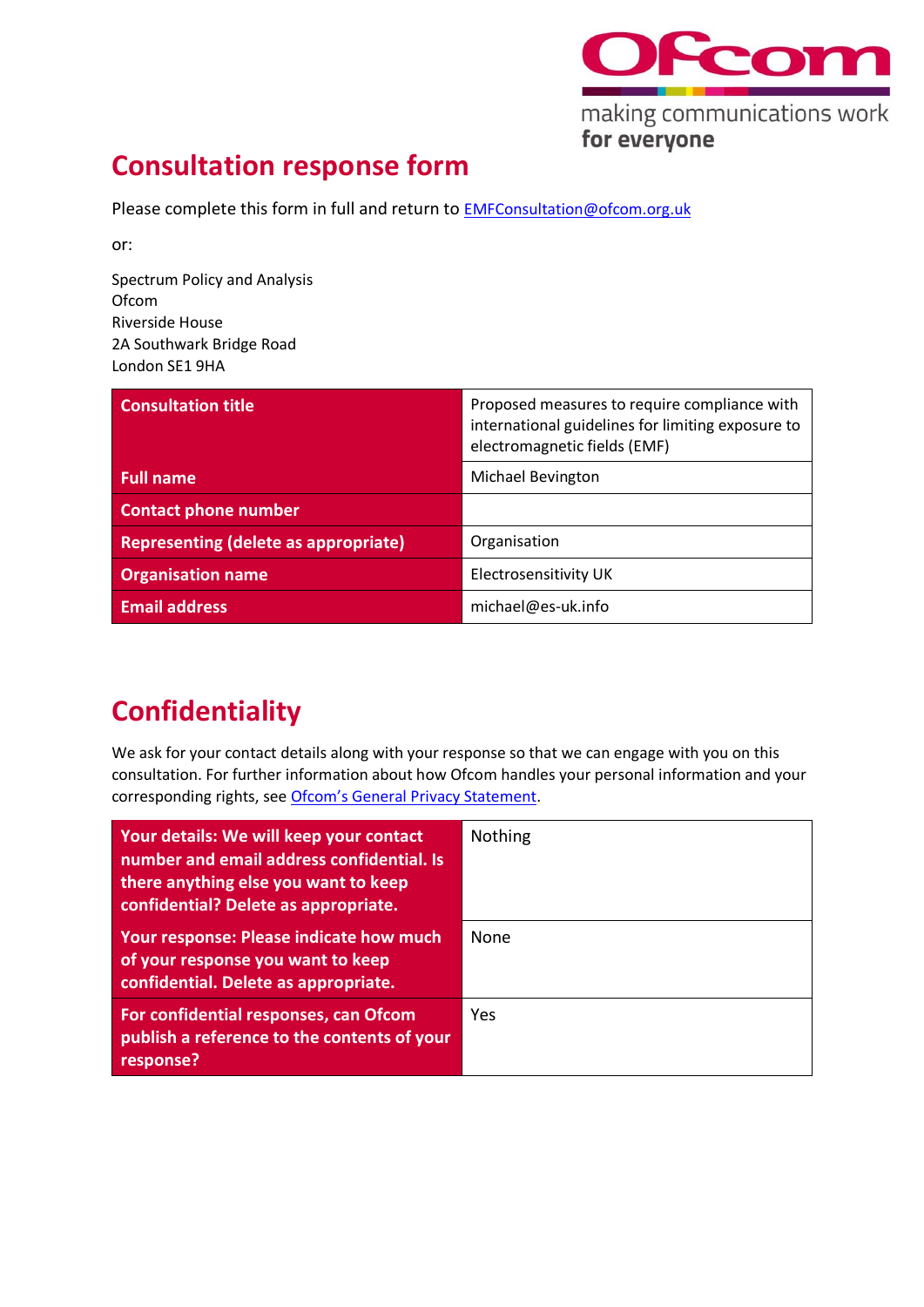## **Your response**

| <b>Question</b>                                                                                                                           | <b>Your response</b>                                                                                                                                                                                                                                                                                                                                                                                                                                                                                                                                                                                                  |
|-------------------------------------------------------------------------------------------------------------------------------------------|-----------------------------------------------------------------------------------------------------------------------------------------------------------------------------------------------------------------------------------------------------------------------------------------------------------------------------------------------------------------------------------------------------------------------------------------------------------------------------------------------------------------------------------------------------------------------------------------------------------------------|
| Do you agree with our proposal to take steps<br>to mitigate risks related to EMF and be in a                                              | Confidential? - No                                                                                                                                                                                                                                                                                                                                                                                                                                                                                                                                                                                                    |
| position to hold licensees, installers and users<br>to account if issues are identified? Please<br>explain the reasons for your response. | I do not agree with Ofcom's proposal to<br>mitigate risks related to EMF by reference to<br>the ICNIRP 2020 Guidelines.                                                                                                                                                                                                                                                                                                                                                                                                                                                                                               |
|                                                                                                                                           | The ICNIRP 2020 Guidelines are for short-term<br>(up to 30 minutes) and for heating effects only.<br>These are a minority-viewpoint which is not<br>based on the weight of established scientific<br>evidence. The are still based on Schwan's<br>mistake of 1953 that heating is the only adverse<br>effect. In 1930 non-thermal effects were<br>established as the primary effect, with heating<br>secondary. These non-thermal effects are<br>accepted by the majority-viewpoint scientists<br>and all the mainstream scientific reviews.                                                                          |
|                                                                                                                                           | Instead of adopting ICNIRP's unscientific and<br>unprotective short-term heating Guidelines,<br>Ofcom should adopt international long-term<br>and non-thermal Guidelines, such as<br>Bioinitiative 2012, EUROPAEM EMF Guideline<br>2016, IGNIR 2018 and Seletun 2010. The USSR<br>adopted non-thermal Guidelines in 1935. It has<br>been established since 1953 that radio<br>frequency radiation causes cancer, and since<br>1932 that radio frequency radiation causes<br>electrosensitivity and other long-term non-<br>thermal adverse effects such as infertility and<br>cardiovascular and neurological damage. |
|                                                                                                                                           | The unscientific and unprotective ICNIRP<br>Guidelines recommended by Ofcom were voted<br>by a substantial majority as obsolete by the<br>European Parliament in 2008. Many other<br>countries have rejected ICNIRP's unscientific<br>Guidelines, including India, Russia and<br>Switzerland.                                                                                                                                                                                                                                                                                                                         |
|                                                                                                                                           | Many underwriters in the insurance industry<br>regard the ICNIRP Guideline levels as a<br>significant risk. They refuse to provide cover for<br>such electromagnetic levels or do so only as a<br>high-risk category along with other carcinogens<br>such as asbestos.                                                                                                                                                                                                                                                                                                                                                |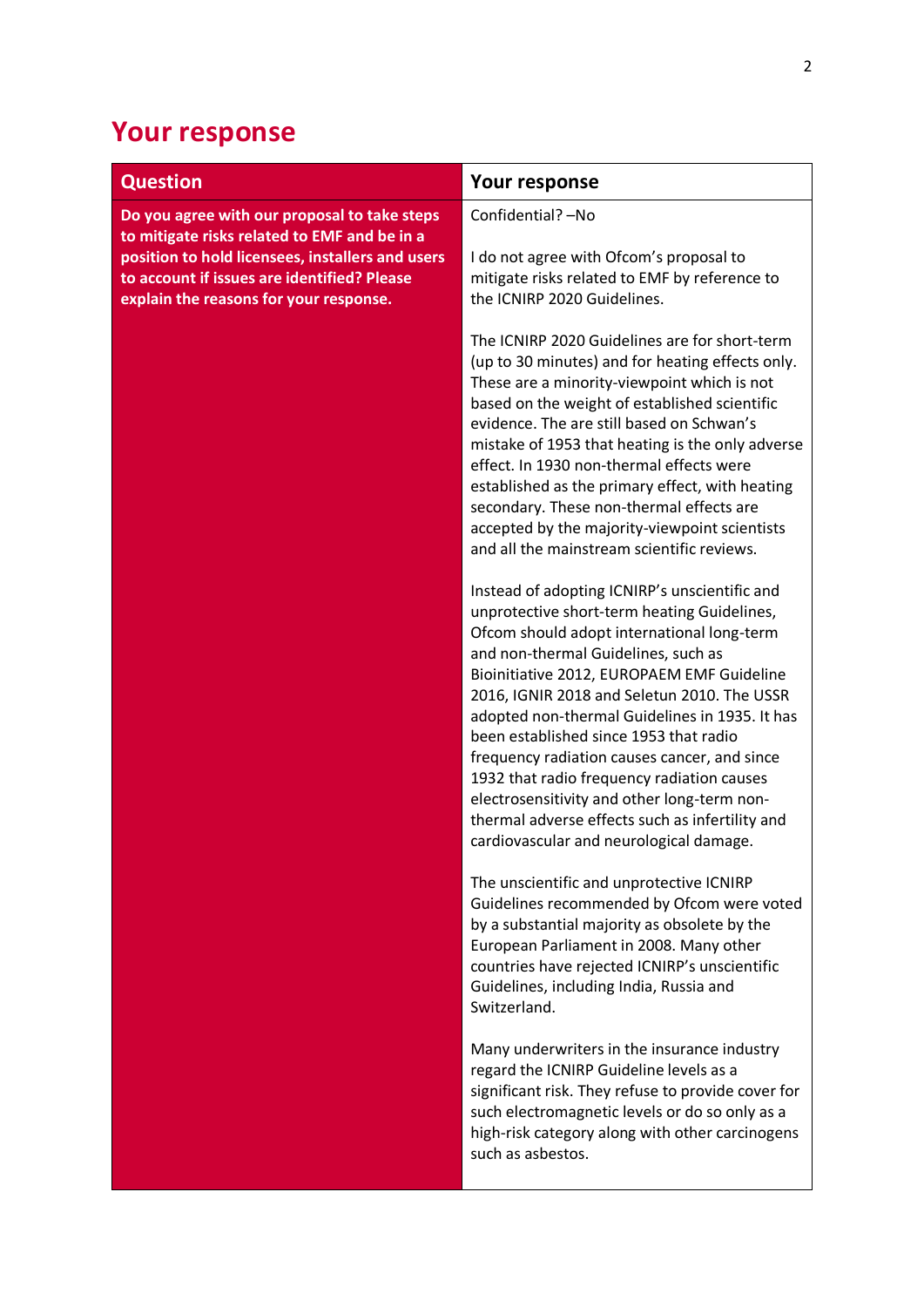The obsolete and unprotective ICNIRP 2020 Guidelines based only on short-term heating effects raised the limit to 40,000,000 microWatts per metre squared to allow for 5G.

The appropriate long-term non-thermal guidelines to protect the public should be in the region of the international Bioinitiative Guidelines of 3 microWatts per metre squared. Even this is not guaranteed as safe, since the safe background levels are 0.000001 microWatts per metre squared.

It runs counter to all principles of public health to adopt Guidelines which are limited to an averaged exposure over 30 minutes and concern only short-term and heating effects, not the established long-term non-thermal effects such as cancer and electrosensitivity. Most people near phone masts are resident in their homes or sleeping in their bedrooms for longer than 30 minutes and need protection from the proven non-thermal effects, not just the danger of heating by one degree in 30 minutes.

Studies show that the established long-term and non-thermal effects can be seen or measured by objective biomarkers in 79% of the population. This is some 53 million people in the UK.

Some 1.2% of the population is severely affected by current levels of man-made radio frequency radiation. This is about 800,000 people in the UK, according to surveys, including ones sponsored by the UK government and the phone industry. Even ICNIRP in its principles has accepted that some members of the general population are especially vulnerable to harm from radio frequency radiation at non-thermal levels and therefore need appropriate long-term Guidelines lower than its thermal Guidelines.

The aim of government, including Ofcom, should be to protect the health of the whole population by adopting appropriate long-term and non-thermal Guidelines. It should not be knowingly to cause established effects such as cancers, electrosensitivity, infertility and